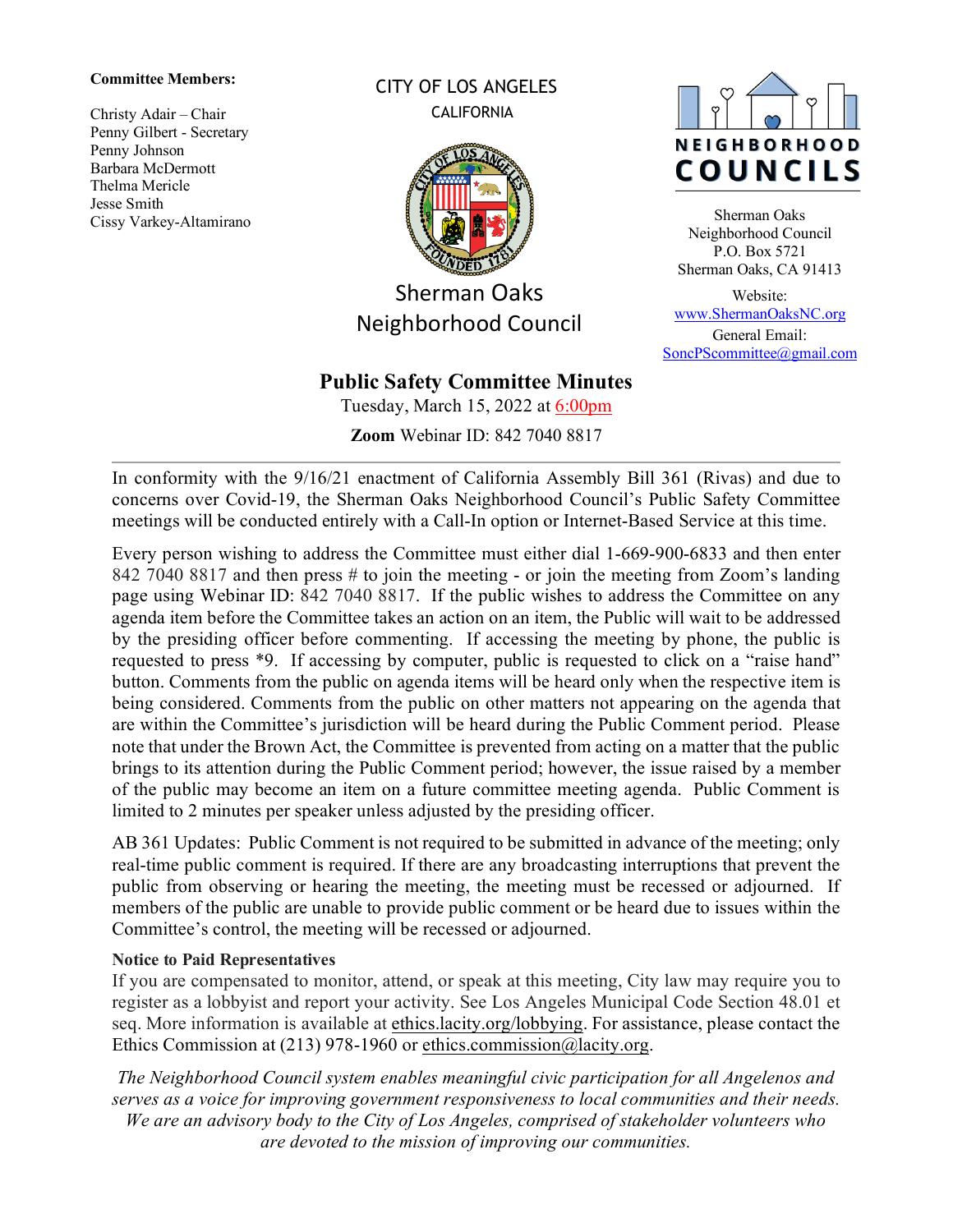# **AGENDA**

# **1. The Public Safety Committee ("PSC") Call to Order** - Christy Adair, Chair at **6:09**.

# **2. Roll Call** – Christy Adair, Chair

**Present**: Christy Adair, Penny Johnson, Thelma Mericle, Cissy Varkey-Altamirano **Absent**: Penny Gilbert, Barbara McDermott, Jesse Smith

# **3. Introductions**

Committee members introduced themselves.

Visitor: Alexandria Naseef, CD4 has a new role as Community Education Coordinator. She plans to meet with community members by setting-up booths/tables at high traffic points around the district: Library, parks, grocery stores.

**4. Covid-19 Crisis Update** – Jesse Smith presented by Cissy Varkey-Altamirano

Starting March 12, indoor masking at schools will no longer be required. However, the state and the county are strongly recommending indoor masking for students, teachers, and staff, regardless of vaccination status, until transmission is lower.

School districts in LA County can continue to require masking at schools and during school activities, along with other appropriate safety protections, for their school community. At campuses where masking becomes optional, Public Health encourages that information about the importance of masking is shared with all members of the school community, and that schools support all teachers, staff, and students who want to keep wearing a mask.

Hospitalizations in L.A. County continue to decline, reducing stress on the healthcare system. This progress reflects the lower rate of COVID-19 transmission in the community and is providing much needed relief to healthcare workers who are at elevated risk.

Cases among healthcare workers are also decreasing. Between February 27 and March 5, Public Health reported a total of 80 new positive cases among healthcare workers; this is a decrease of 93% from the week of December 26, when 1,205 positive cases were reported.

The Los Angeles County Department of Public Health (Public Health) today released the latest data on COVID-19.

- 698 New COVID-19 cases (2,814,409 cases to date)
- 28 New deaths due to COVID-19 (31,343 deaths to date)
- 503 people currently hospitalized with COVID-19
- More than 11,556,000 individuals tested; 22% of people tested positive to date

# **5. Sherman Oaks Senior Lead Officer Update** – Barbara McDermott

Barbara communicated there was no update this month.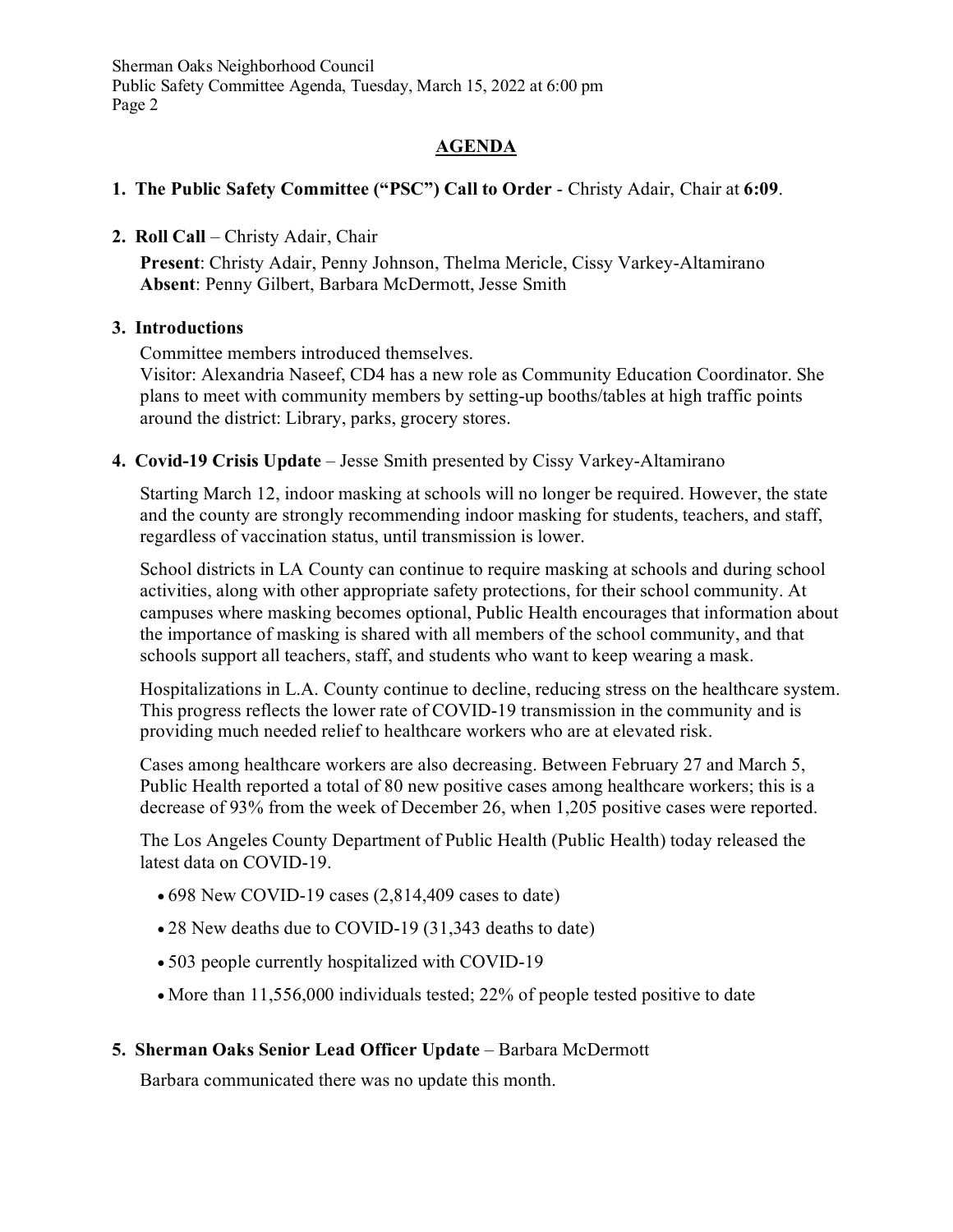### **6. Planning Ideas / Goals for 2022**

- SO CERT Graduation Class December 2019 CERT Bags Giveaway Co-event with Outreach's **Tree Give Away** April 23rd (10an to 1pm) PSC will ask grads to rsvp to get the bags so we can gauge #'s.
- CERT Staging Area Kits possible NPG to support. Note: Studio City NC voting on 3/6/2022 for 2 Staging Area Kits for their area.
- Presentations / Presenter Ideas Mentioned
	- Cissy: Kristin Sales, Map Your Neighborhood
	- Alex: topics around homelessness, how does law enforcement differentiate between homeless persons & criminals. Tips on how to protect oneself & home. Update on local break-ins, follow-home break-ins.
	- Alex: Asked PSC to continue our segment on "Social Media MisInformation" because she has seen that Nextdoor is not great resource for news on Public Safety.
	- Alex: CPAB meetings are out there.
	- Alex: Lets organize a Public Safety Fair!!!
	- Jeffrey: PSC could set up a table at a school program & offer help on preparedness. Ensure people know what CERT is & what help is out there. Get included in PTA newsletters. Ask schools or Education Committee for help joining. PSC could put together some simple videos to educate on a topic for our website and then distribute to organizations, churches & synagogues.
	- Cissy: We could have kids present on a topic & then video tape them so that the subject is accessible to kids/parents!
- Strengthening Connections to SONC Community Mikkie Loi: We all need to find new ways to educate community about the Neighborhood Council system!
- Discuss recording each PSC Committee Meeting in full
- Community Outreach Possibilities:
	- o Crime & Safety
	- o Emergency Preparedness

These items were not discussed. To be included on the April 2020 meeting agenda.

# **7. Public Comments** – Comments by the public on non-agenda items within the Public Safety Committee's jurisdiction.

No public comments raised under this agenda item.

#### **8. Committee Response** to Public Comment

No public comments raised under this agenda item.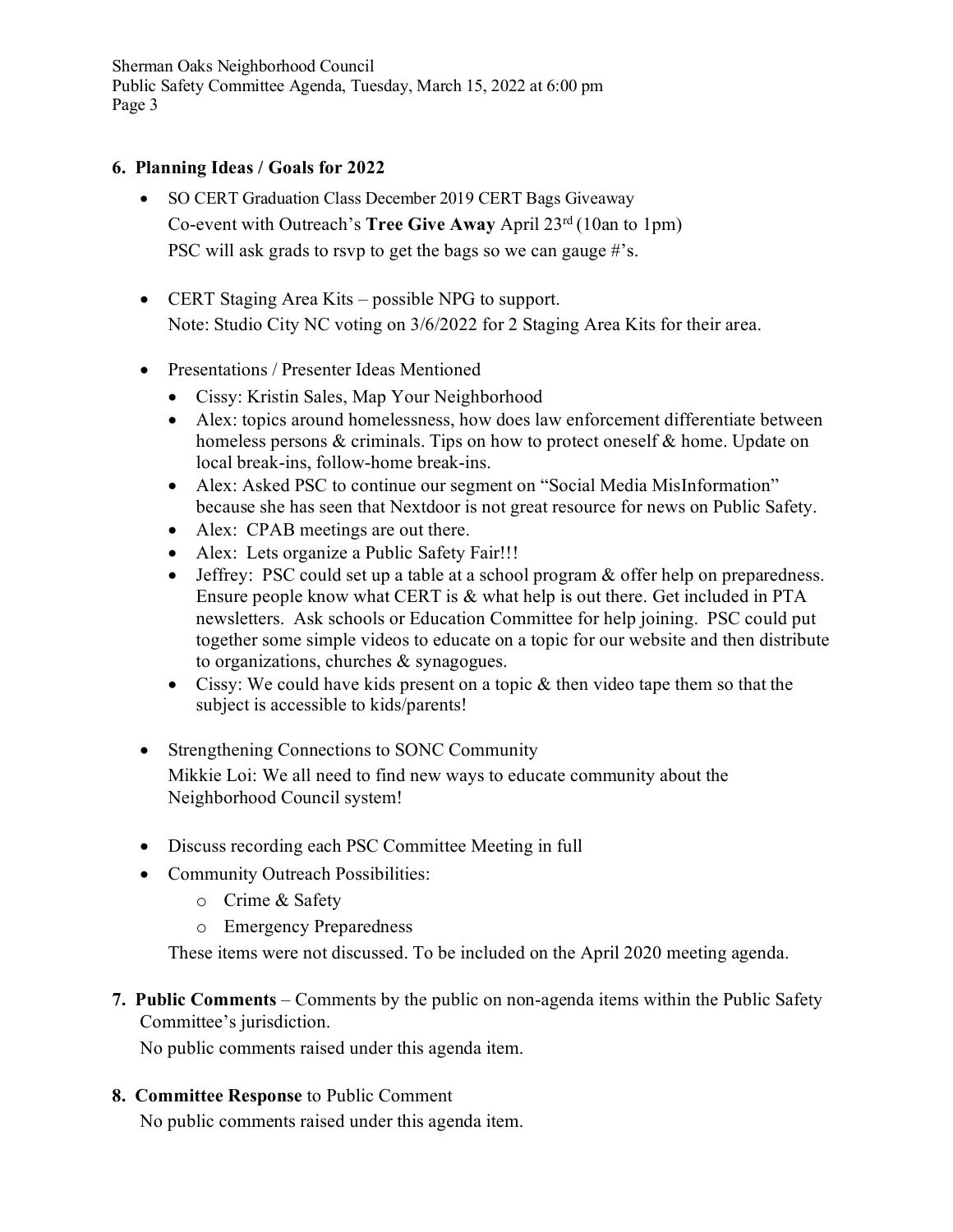### **9. Administrative Motions -** Action Item; Vote Required.

- a) Motion to approve the minutes of the November 9, 2021 Public Safety Meeting.
- b) Motion to approve the minutes of the December 14, 2021 Public Safety Meeting.
- c) Motion to approve the minutes of the January11, 2022 Public Safety Meeting.

Minutes were not voted on due to another committee needing the Zoom link. Minutes will be reviewed and voted on a the April 2020 Meeting.

#### **10. Final Committee Business and Announcements**

No additional announcement raised under this agenda item.

#### 11. **Adjourn** meeting at **6:51pm**